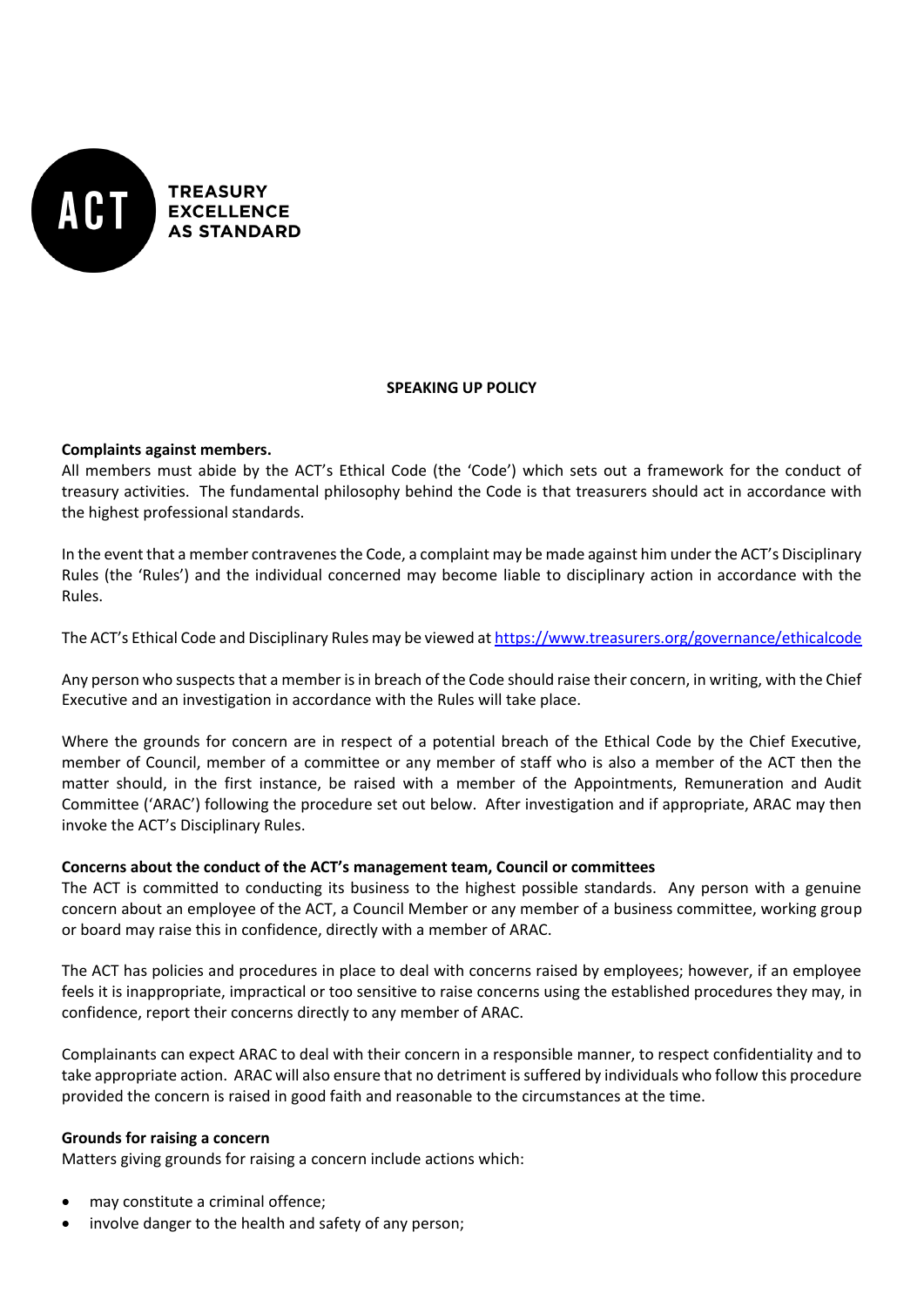- are likely to breach a legal obligation;
- may constitute an impropriety concerning financial reporting or the misuse of ACT funds;
- involve breaches of confidentiality;
- involve behaviours which are likely to bring the ACT into disrepute;
- involve significant damage or the potential for significant damage to the environment;
- involve the deliberate concealing of information about any of the above.

### **How to raise a concern**

In the first instance concerns may be raised informally with any member of ARAC. If it is then felt appropriate, or if the matter is considered to be particularly serious or urgent, a formal complaint may be made in writing.

Once a complaint is received, ARAC will conduct a proportionate and independent investigation into the allegation(s). As far as possible the confidentiality of the complainant will be respected, however, in order to investigate the concerns properly it may be necessary to gain consent for other individuals to be informed. The complainant may request anonymity, but this may affect ARAC's ability to investigate the concerns.

The investigation will be conducted and concluded as quickly as possible. Once ARAC's conclusions have been finalised, any necessary action will be taken. This could include either reporting the matter to an appropriate external government department, regulatory agency or the police and/or taking disciplinary action against the individual(s) concerned in accordance with the ACT's Rules and Procedures for employees and/or the ACT's Disciplinary Rules for members, students and affiliates. ARAC will advise the complainant of the outcome of the investigation. If no action is to be taken, the reasons for this will be explained.

The investigation, the outcome of the investigation and any report prepared as a result must be treated as confidential unless notified otherwise. Any breach of this confidentiality may in itself lead to disciplinary action.

# **Contact details**

| ARAC (From 1 May 2022)          |                             |                                  |
|---------------------------------|-----------------------------|----------------------------------|
| Dino Nicolaides (ACT President) | MD, Head of Treasury        | dnicolaides@redbridgedta.com     |
|                                 | Advisory, Redbridge         |                                  |
| Agnes Favillier (Chair of ARAC) | <b>Director of Treasury</b> | agnes.favillier@gmail.com        |
|                                 | Operations, London Stock    |                                  |
|                                 | <b>Exchange Group</b>       |                                  |
| Joanna Bonnett                  | Group Treasurer, PageGroup  | joannabonnett@pagegroup.co.uk    |
|                                 |                             |                                  |
| <b>Courtney Huggins</b>         | Director of Group Treasury, | courtney.huggins@canarywharf.com |
|                                 | <b>Canary Wharf Group</b>   |                                  |
| Stevan Rolls                    | Partner, Global Talent,     | strolls@deloitte.dk              |
|                                 | Deloitte                    |                                  |
| David Swann                     |                             | daswa@me.com                     |
| Yann Umbricht                   | Partner, PwC                | yann.umbricht@uk.pwc.com         |
| Laura Worboyes                  |                             | laura.worboyes@msamlin.com       |
|                                 |                             |                                  |